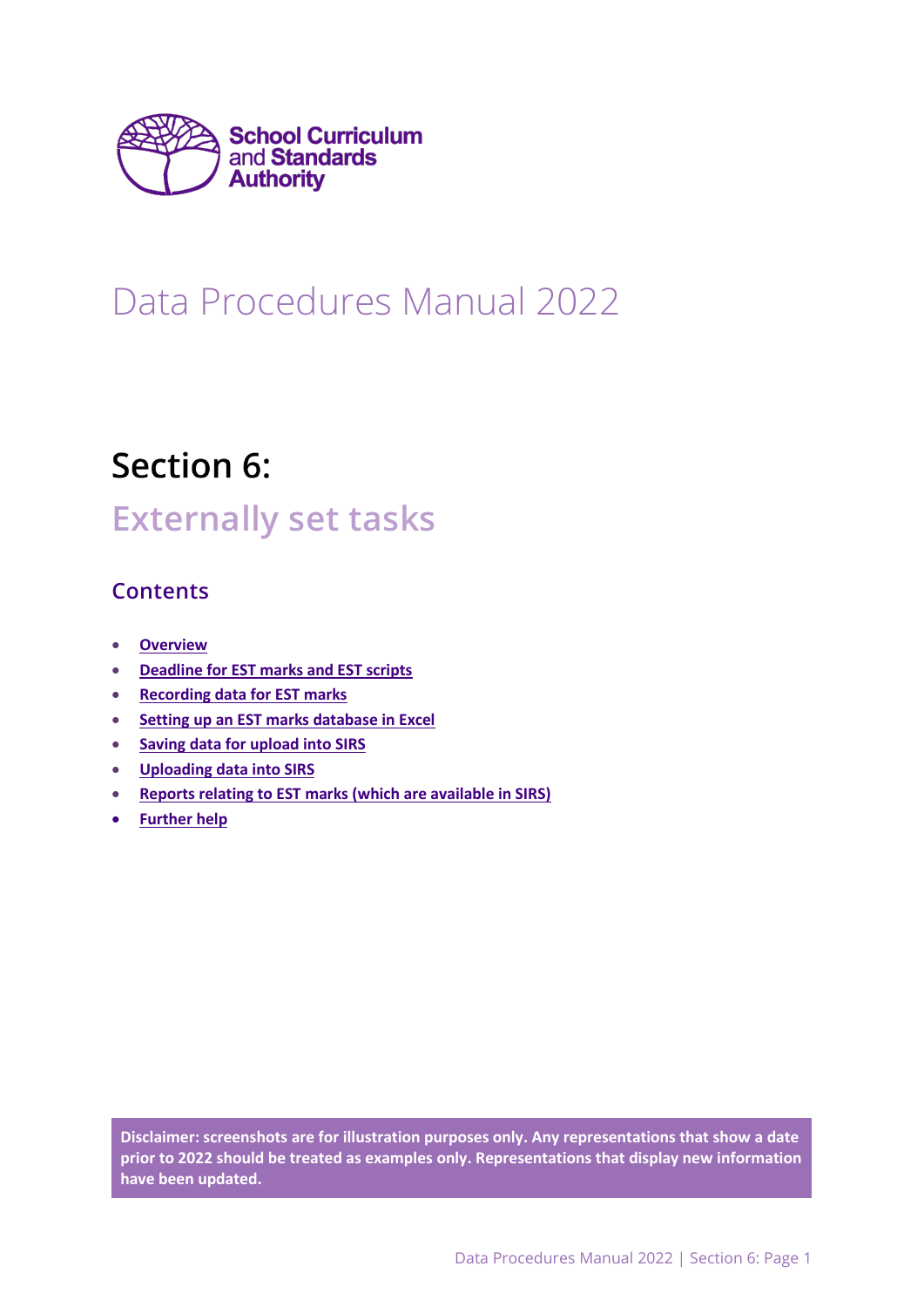#### $6.1$ **Overview**

Students enrolled in Year 12 General and/or Foundation courses are required to complete the externally set task (EST) developed by the Authority for that course. The EST is compulsory and forms part of the school-based assessment.

Schools are required to:

- administer the EST to all students studying Year 12 General and/or Foundation courses
- mark the ESTs and upload the marks into SIRS. The process for uploading EST marks is set out below.

#### <span id="page-1-0"></span> $6.2$ **Deadline for EST marks and EST scripts**

Refer to the Authority website for dates when marks for students studying Year 12 General and/or Foundation courses are due to be uploaded into SIRS.

#### <span id="page-1-1"></span> $6.3$ **Recording data for EST marks**

Data can be entered into school database systems, including (but not restricted to) Civica MAZE, Administration of Schools (AoS), Reporting to Parents (for most public schools), SEQTA and Synergetic. To find out how to record data in these systems, contact the software supplier or refer to Database programs for user manuals.

If your school records data using Excel, the data must be formatted correctly. Failure to format data correctly will ultimately prevent the data from being uploaded into SIRS. Refer to the instructions below on how to set up an Excel database for ESTs marks.

#### <span id="page-1-2"></span>64 **Setting up an EST marks database in Excel**

Schools that use Excel as their database for collection of EST marks are required to lay out data in a specific format to ensure it can be uploaded into SIRS.

Information can be found in this section on how to set up an Excel database for EST marks (RSEST).

| ⊿ | A              | B                | c              | D                                           | Е                       | F                         | G                        | н                |      |                                  |
|---|----------------|------------------|----------------|---------------------------------------------|-------------------------|---------------------------|--------------------------|------------------|------|----------------------------------|
|   | Record<br>Type | Provider<br>Code | Course<br>Code | <b>Externally Set</b><br>Task (EST)<br>Code | WA<br>Student<br>Number | Student<br>Family<br>Name | Student<br>Given<br>Name | Calendar<br>Year | Year | Academic EST Total<br>Raw Mark I |
|   |                |                  |                |                                             |                         |                           |                          |                  |      |                                  |
|   | <b>RSEST</b>   | 1234 ELD         |                | <b>ELDGT</b>                                | 23345678 Student        |                           | Jane                     | 2018             | 12   | 55                               |
| з | <b>RSEST</b>   | 1234 ISC         |                | <b>ISCGT</b>                                | 23345967 Jones          |                           | John                     | 2018             | 12   | 45                               |
| 4 | <b>RSEST</b>   |                  | 1234 MAE       | <b>MAEGT</b>                                | 23345678 Student        |                           | Jane                     | 2018             | 12   | οI                               |
| 5 | <b>RSEST</b>   |                  | 1234 ENG       | <b>ENGFT</b>                                | 23345967 Jones          |                           | John                     | 2018             |      | 12 ABS                           |

The screenshot above shows a section of the required format for the EST marks database in Excel. For example, the **Record Type** is required in Column A, the **Provider Code** is required in Column B etc. Each row records a student's result in an EST for either a Year 12 General or a Year 12 Foundation course.

The layout requirements for all columns in the EST Excel database are specified in the following table.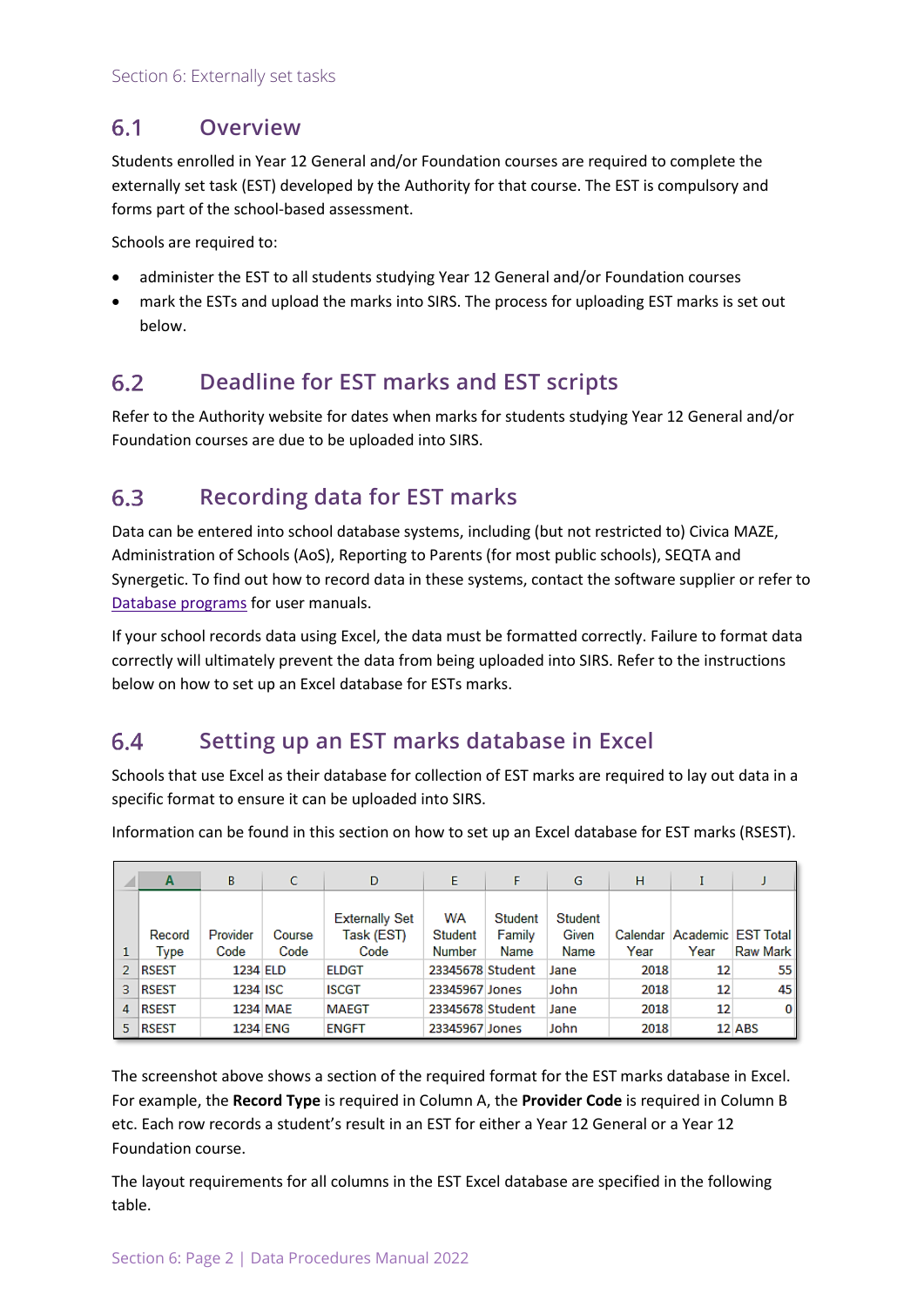Note: once the table has been formatted and data entered, the Excel document must be saved as a **.CSV** or a **.SCSV** file before it can be uploaded into SIRS.

| <b>Column</b><br>number | <b>Column</b><br>reference | <b>Field name</b>                           | <b>Comment</b>                                                                                                                                                       |
|-------------------------|----------------------------|---------------------------------------------|----------------------------------------------------------------------------------------------------------------------------------------------------------------------|
| $\mathbf{1}$            | A                          | Record type                                 | <b>RSEST</b><br>Maximum field length = 5                                                                                                                             |
| $\overline{2}$          | B                          | Provider code                               | Mandatory<br>Maximum field length = 10<br>Unique code for the course provider                                                                                        |
| 3                       | C                          | Course code                                 | Mandatory<br>Maximum field length = 10<br>Unique code for the course                                                                                                 |
| 4                       | D                          | Externally Set Task (EST)<br>$code*$        | Mandatory<br>Unique code for the General or Foundation course<br>unit context, defined on the front cover of the<br>course EST script<br>Maximum field length = 12   |
| 5                       | E                          | Western Australian student<br>number (WASN) | Mandatory<br>Maximum field length = 15<br>Must be a valid WASN issued by the Authority                                                                               |
| 6                       | F                          | Student family name                         | Mandatory<br>Maximum field length = 40<br>Recommend using title case, not block capitals                                                                             |
| 7                       | G                          | Student given name                          | Mandatory (optional if student only has a family<br>name)<br>Maximum field length = 40<br>Recommend using title case, not block capitals                             |
| 8                       | н                          | Calendar year                               | Mandatory<br>Maximum field length = 4<br>In yyyy format                                                                                                              |
| 9                       | T                          | Academic year                               | Mandatory<br>Maximum field length $= 2$<br>Must be the following values only: 10, 11, 12                                                                             |
| 10                      | J                          | EST total raw mark+                         | Mandatory for Year 12 General and Foundation<br>students who sat the EST<br>Maximum field length = 3<br>A whole number, 0 to max EST raw score, or ABS for<br>Absent |

**Table 1: Section 6 – Excel file format for EST marks (RSEST)**

\*A complete list of EST codes can be found on the Authority website on the [EST Codes page](https://www.scsa.wa.edu.au/sirs-and-srms-info/est-codes) [\(https://www.scsa.wa.edu.au/sirs-and-srms-info/est-codes\).](https://www.scsa.wa.edu.au/sirs-and-srms-info/est-codes)

<span id="page-2-0"></span>†Ensure this is the raw EST mark and not a weighted mark or a percentage mark.

#### $6.5$ **Saving data for upload into SIRS**

Once all required information has been entered into a database, the data must be saved (or exported) as a **.CSV** or a **.SCSV** file before it can be uploaded into SIRS. Failure to save in this format will ultimately prevent the data from being uploaded into SIRS.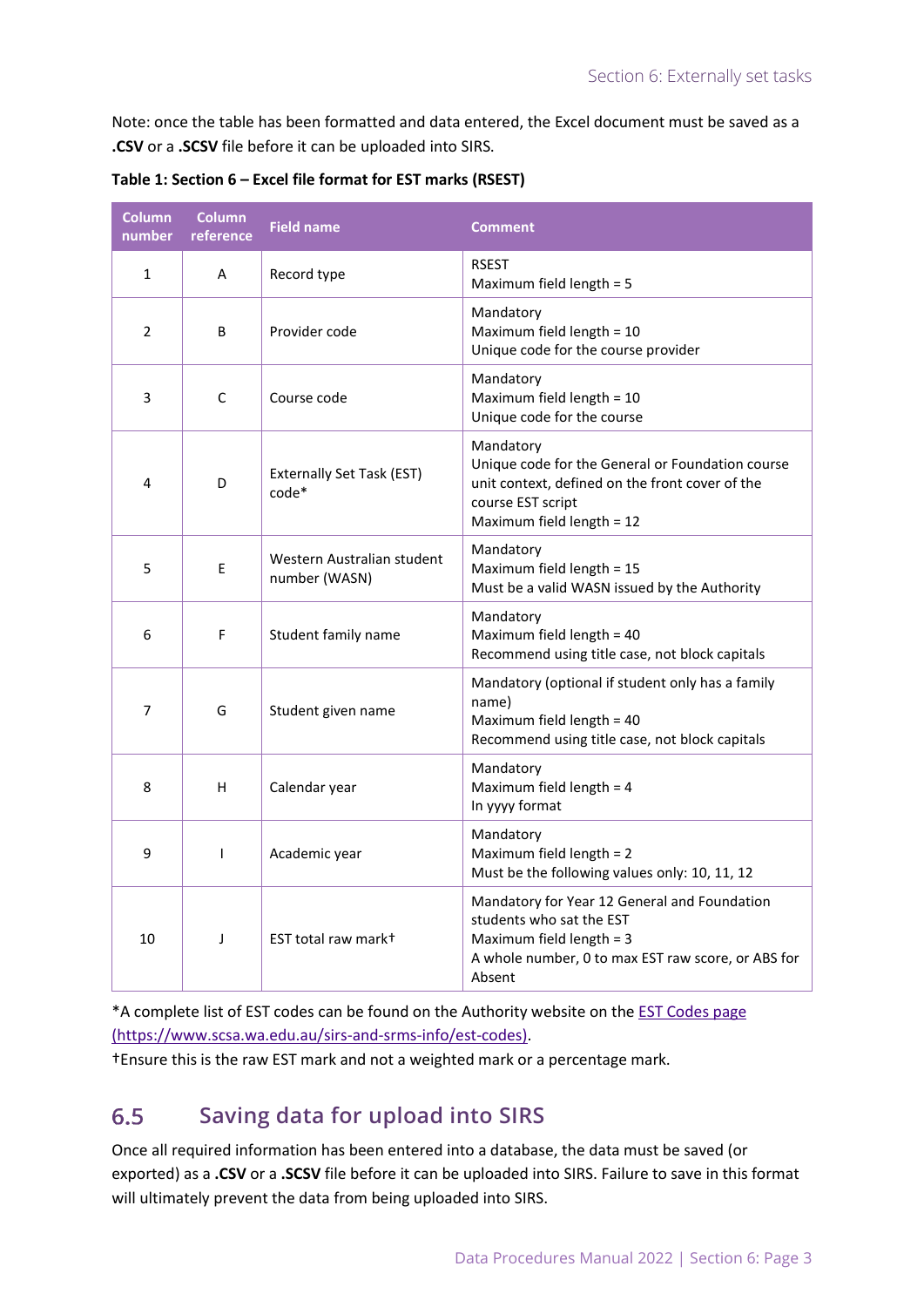Section 6: Externally set tasks

## 6.5.1 File naming

The file name convention is:

## **XXXXXSSSSTTYYY.csv**

Where **XXXXX** = record type, e.g. RSEST **SSSS** = the provider/school code, e.g. 1234  $TT = Y1$  for year-long data **YYY** = Y12 for Year 12 data

### **Example**

A file from provider/school 1234, with Year 12 students, would be **RSEST1234Y1Y12.CSV**.

## 6.5.2 Further changes

If any further changes need to be made to the spreadsheet, make sure you edit your original Excel document and not the **.CSV** or the **.SCSV** file, as opening the file again will result in the loss of any text formatting.

#### <span id="page-3-0"></span> $6.6$ **Uploading data into SIRS**

Once data has been saved as a **.CSV** or a **.SCSV** file, it can be uploaded into SIRS.

To upload EST marks:

1. In the blue horizontal navigation bar, hover over the **Uploads** tab. Click on **Upload EST Result** (see screenshot below).

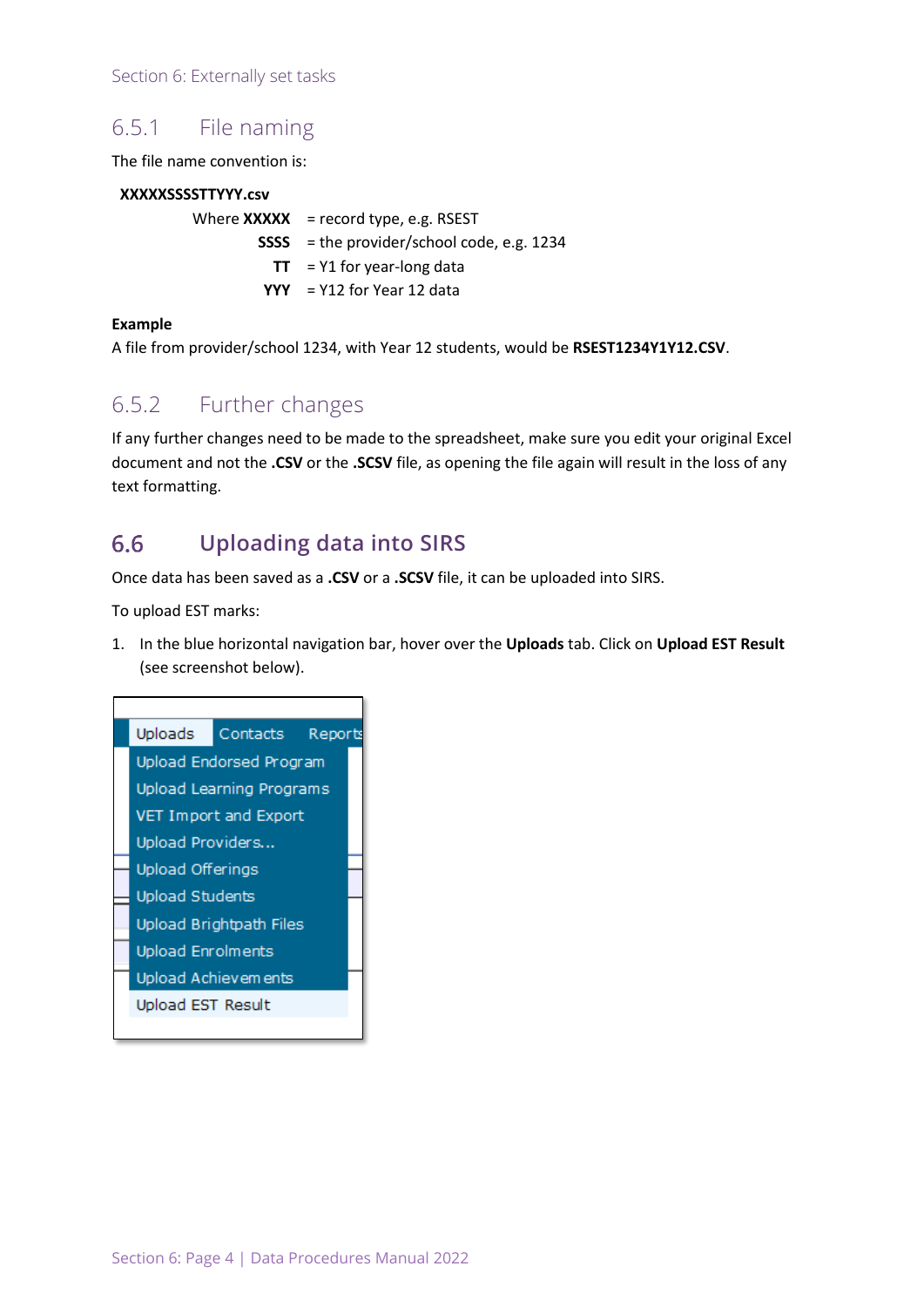2. The **Upload EST Result** fields will appear. To locate the required file on your computer, click on the **Browse** button (see screenshot below).

| <b>Upload: Upload EST Result</b> |                                |        |  |  |  |
|----------------------------------|--------------------------------|--------|--|--|--|
| Upload EST Result                |                                |        |  |  |  |
| <b>Load EST Result</b>           |                                |        |  |  |  |
| File:                            |                                | Browse |  |  |  |
| <b>Notify Email Address:</b>     | ExampleSHS@education.wa.edu.au |        |  |  |  |
|                                  |                                |        |  |  |  |

3. On a Windows operating system, the **Choose File to Upload** page will appear.



- 4. Navigate to the folder where the required file is stored on your computer.
- 5. Click on the required file (see example below).



6. Click on **Open**. The drive, folders path and file name will appear in the **File** field (see screenshot below).

| <b>Upload: Upload EST Result</b> |                                                 |        |  |  |  |  |
|----------------------------------|-------------------------------------------------|--------|--|--|--|--|
| Upload EST Result                |                                                 |        |  |  |  |  |
| <b>Load EST Result</b>           |                                                 |        |  |  |  |  |
| File:                            | C:\Users\galbl\Documents\EST\RSEST1234Y1Y12.cs\ | Browse |  |  |  |  |
| <b>Notify Email Address:</b>     | ExampleSHS@education.wa.edu.au                  |        |  |  |  |  |
|                                  |                                                 |        |  |  |  |  |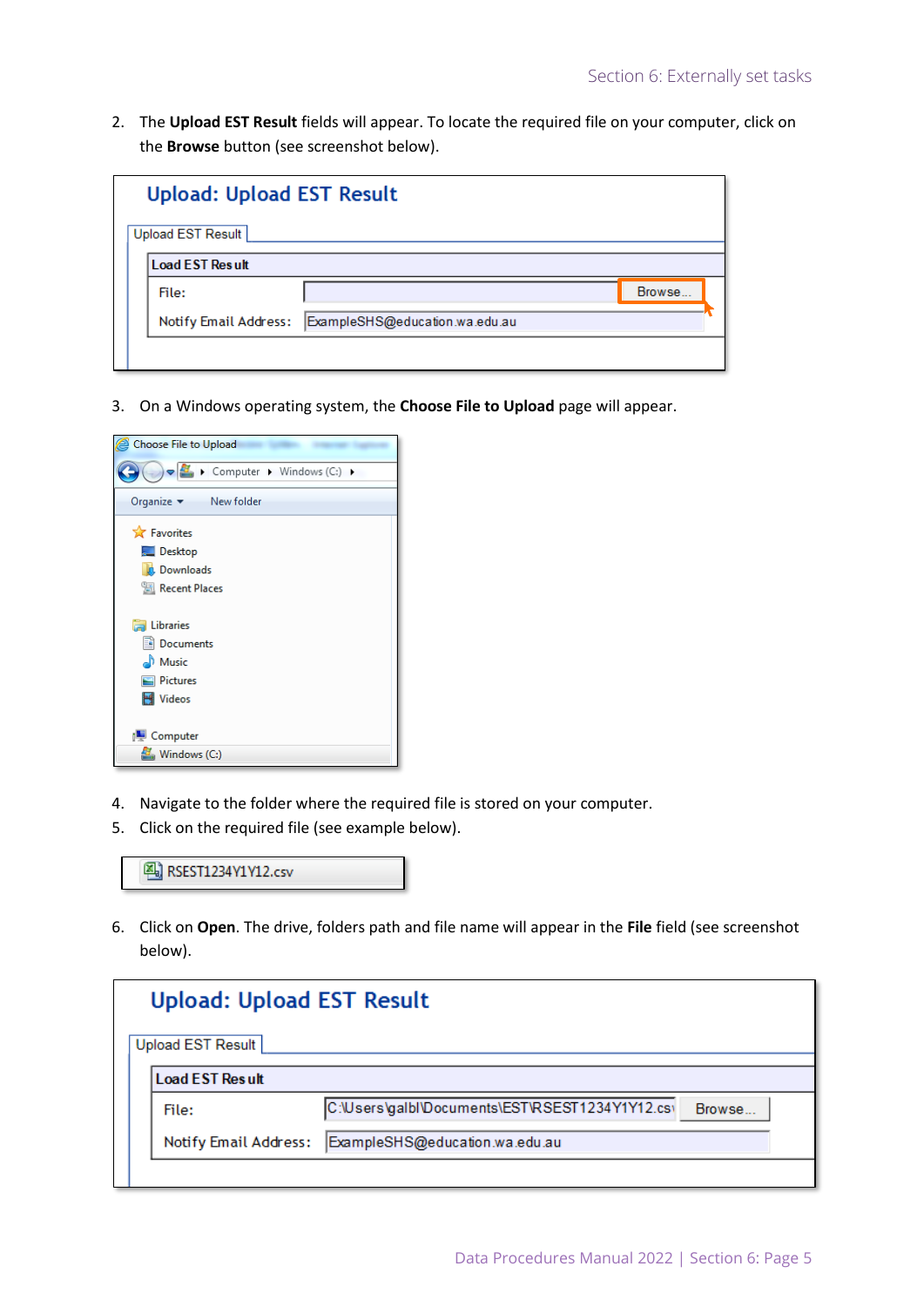Note: the email address of the person uploading the file will automatically appear. SIRS will send an email message to this person to report the status of the upload.

- 7. Click **Upload File for Processing** or you can click on the **Close** button to exit without continuing with the upload.
- 8. You can check the progress of your upload in either your email inbox or in **Private Messages**, available from the home page of SIRS.

# 6.6.1 Email messages

Email messages are generated by SIRS and sent to the person uploading the file. These emails may have any of the following messages.

## **Successfully verified**

The system will place the file in the queue for processing and you will receive another email regarding processing.

### **Successfully processed**

The system has processed the file and there were no problems found.

### **Processed with warnings**

This file has been processed, but the system has ignored certain records.

### **Failed verification**

The system is unable to verify the file and send for processing, as there are errors that need to be fixed. Check all error messages produced by SIRS and try to resolve them.

## **Failed processing**

The system was able to verify the file, but there were errors that prevented the information from being processed by SIRS. Check all error messages produced by SIRS and try to resolve them before contacting the Data Services team at [dataservices@scsa.wa.edu.au.](mailto:dataservices@scsa.wa.edu.au)

## 6.6.2 Upload confirmation

You can expect a message reporting the progress of your file within 15 minutes of the upload (processing time depends on the number of files already queued in the system as well as the size of the files to be processed) in either your email inbox or in **Private Messages**, available from the home page of SIRS.

Note: if you successfully upload a file with data that already exists in SIRS, data from the latest file will replace the previous values.

Schools must ensure that all EST marks are uploaded into SIRS. There are a number of reports available to monitor the progress of a school's upload of EST marks.

#### <span id="page-5-0"></span>6.7 **SIRS reports relating to EST marks**

*S*chools may choose to complete the upload of EST marks over several sessions. The EST coordinator can use a number of reports in SIRS to monitor the upload progress. These reports include:

## **EST001 EST achievements by EST**

This report lists, for each Year 12 General and/or Foundation course, students' raw EST marks.